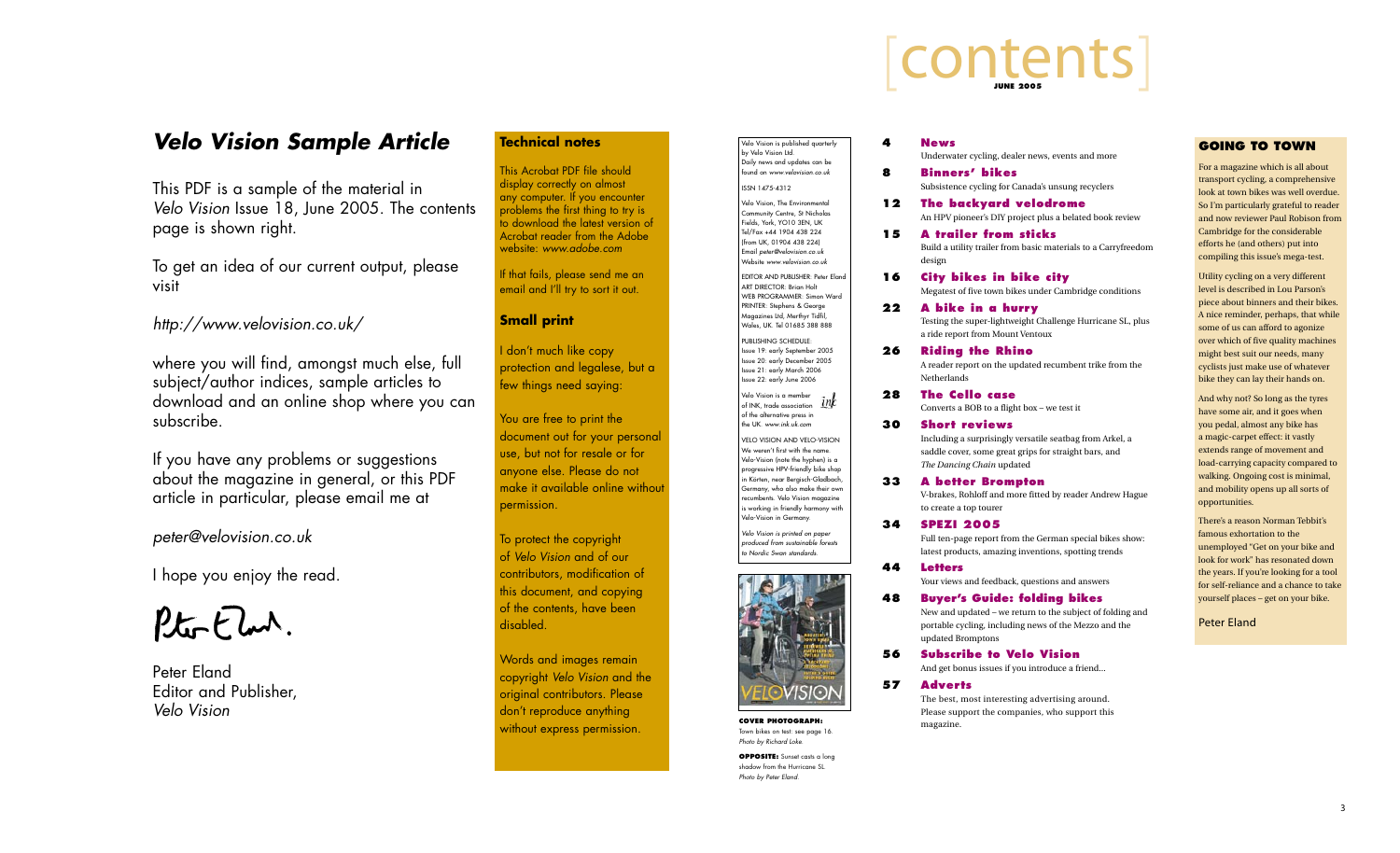### **FIRST IMPRESSIONS**

Black may be a tricky colour to photograph, but I can't argue with the classic 'stealth' appearance of the SL. All in black, with natural titanium and aluminium shiny bits, all looks purposeful and



co-ordinated. If I have a niggle, it's that the labels seem to have been applied as stickers, and were peeling already. Perhaps putting them under a clearcoat would have added too much weight...

That aside, the bike shows off its engineering quality. Cutouts on the aluminium dropout plates inserted into the rear swingarm have their edges beautifully-radiussed, cutting through the anodising for a 'lining' effect. The carbon parts – fork and swingarm – are neat and pretty. Welds on the aluminium main tube are fine, too. This tube is butted internally – so the walls are thicker where the stresses are highest. As Challenge modestly say in their brochure, that's harder to achieve than it looks. A cutaway even shows

the walls thinner on the tube sides, and thicker on the top and bottom...

The other main frame component, the rear swingarm, is apparently injection-moulded carbon-fibre, and very neat it is too, with aluminium plates integrated for pivots, dropouts and to support the air shock unit. Finally, the seat is assembled from sheet aluminium, with a spinal groove, and plenty of lightening/ventilation cutouts. The angle is around 30 degrees, and the seat base is around 40cm off the ground.

Superlight components always have a certain 'drool' factor for those of us who like such things, and the Challenge doesn't disappoint with its standard equipment: the American Classic hubs and quick-releases and Radius brake levers are all minimalist, tidy items. The Shimano 105 chainset is fitted with a Challenge own-brand combined 60-tooth ring and chain protector. The smaller ring you see fitted here isn't part of the usual spec, so ignore it. Ben was experimenting with it before Mt Ventoux. I also fitted my own wellused Bebop clipless pedals.

But the real eye-catchers on the bike are the Challenge own-design brake callipers: a bit like old MTB Ubrakes in layout, but carved out of lightweight alloy and with a V-brake style cable entry. They were intended to fit behind the fork in its aerodynamic profile, and not to have any cables jutting out to snag your leg. They certainly have a nice action, and stayed perfectly centred during the test.

The bars are supported on a titanium stem tube, and the 'tiller' effect means you have to get use to moving them sideways – rather than twisting – to steer. Everything's packed fairly tight, with gripshifts for the gears (the left-hand one was unused on our bike, but a front derailleur post is fitted).

The chain (Dura-Ace is standard,

It's sometimes argued that recumbents are intrinsically heavier than conventional bikes. The diamond frame is indeed superbly structurally efficient, but there could be another reason that recumbents lag behind uprights in the weight wars. Huge resources, driven by cycle sport, have pared every possible gram from UCI-legal racing frames, while recumbents are made by relatively small companies without huge reserves of cash. So it's great to see Challenge, one of the largest manufacturers in

probably the world's largest recumbent market, the Netherlands, launch a range of bikes around or below the 10kg mark. Thanks to clever engineering and a close eye kept on the end price, the 'SL' range

comes in at around 3000 Euros, or £2000ish in the UK. We tested the 20"-wheeled Hurricane SL, a semilow racer also popular in its notquite-so-lightweight form (from £1190, 15kg) with fast tourers. Other bikes in the series are the Seiran SL (26" wheels), the Fujin SL (20/26" wheels), the Mistral SL (20"ers, but a bit higher).

Our machine had some slight changes to the standard production spec, as it had just returned from Ben Sherratt's Mount Ventoux visit (see later). The base price from London Recumbents is £2179. Various upgrades and changes are possible, and they offer a useful datasheet showing the weight and price changes involved should you, for example, choose a different





tyre set. For disk brakes, add £15 and 400g for a hydraulic one on the front only, or subtract £140 and add 680g for Tektro mechanicals front and rear.

No luggage racks are fitted: it's intended that you use recumbentspecific luggage from the likes of Radical Design, which fits over the seat and hangs either side. Note that there is a weight limit (for rider and luggage combined) of 95kg.

As there are no bottle cages, a bag-mounted 'hydration system' with feeder tube is probably the best bet. You'll also need to add a seat pad for cushioning – Ben had used a minimalist piece of camping mat, though more breathable options are available. Finally, add your own pedals.





# **A BIKE IN A HURRY**

**We test the Challenge Hurricane SL, a racy recumbent from the Netherlands which cracks the 10kg weight barrier in some style. Plus, how it fared on Mount Ventoux...**

**Challenge's own-design brakes fit neatly behind the carbon forks**



**Compact bars, with the four cable runs neatly routed down below the stem**







**The main drive-side chain roller is really a toothed sprocket**



**A neatly-constructed carbonfibre rear swingarm supports another Challenge brake and the air shock unit.**